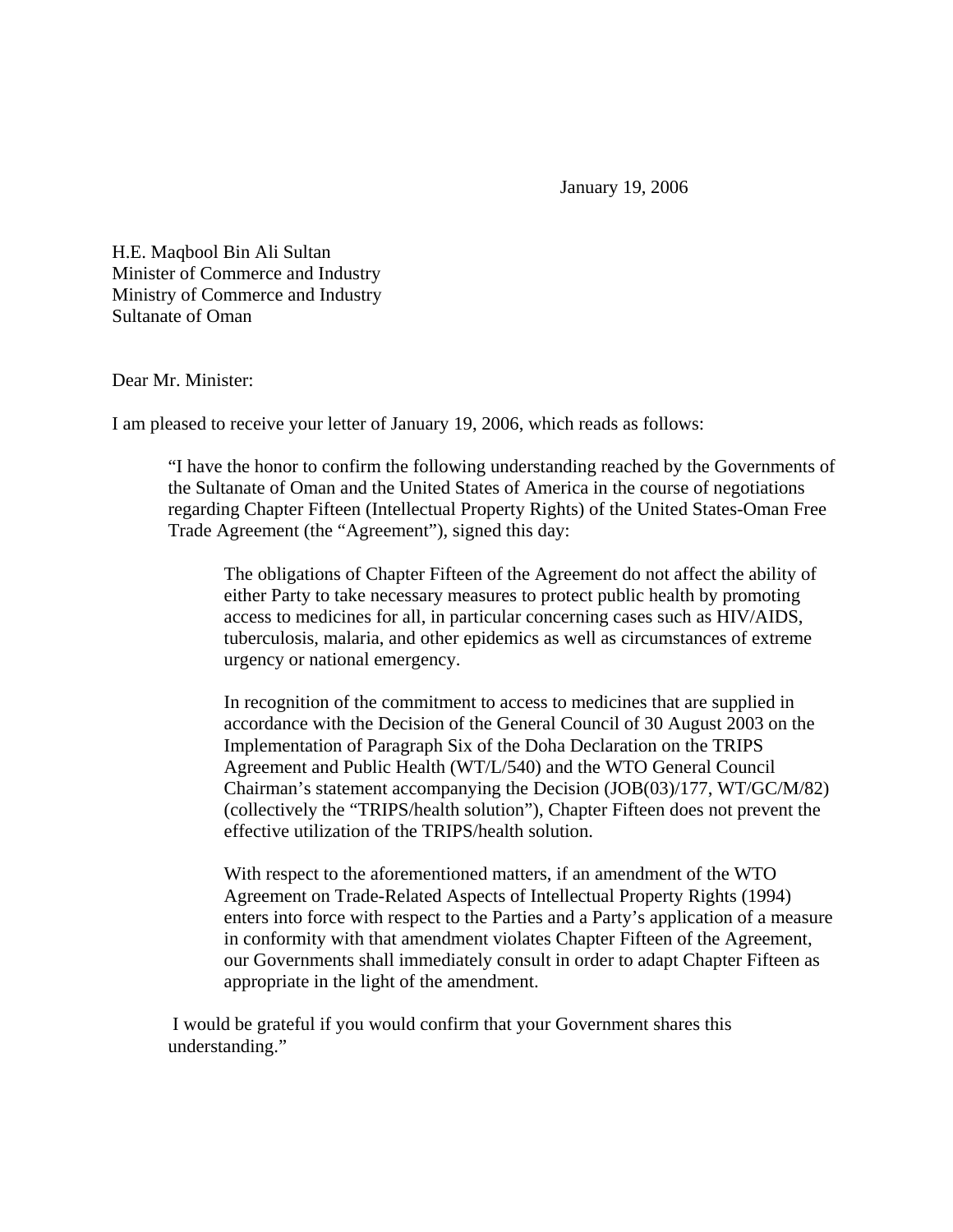I have the honor to confirm that my Government shares the understanding referred to in your letter.

Sincerely,

Rob Portman